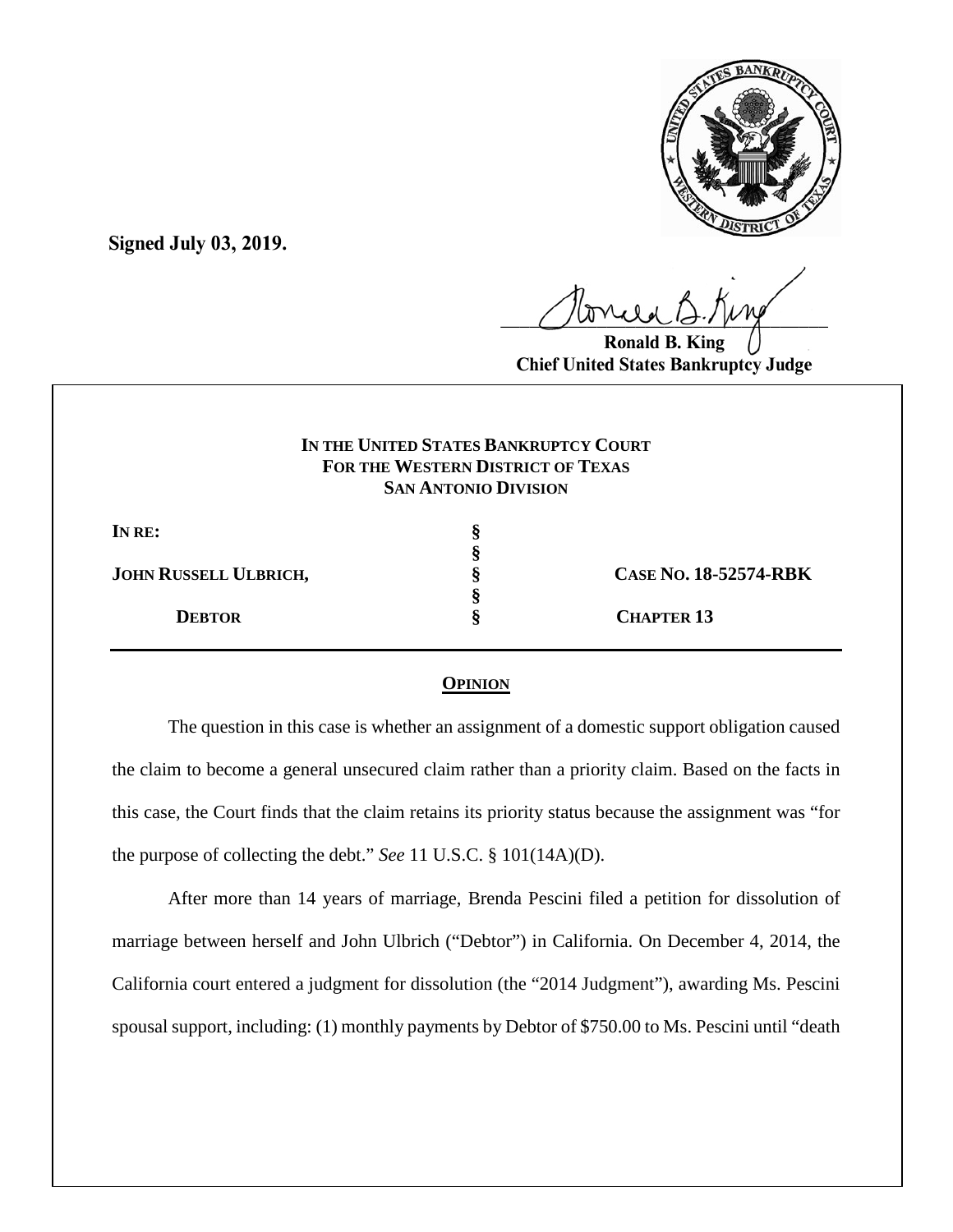of either party, remarriage, or registration of a new domestic partnership of [Ms. Pescini];"[1](#page-1-0) (2) 25% of Debtor's earnings in excess of his base salary; (3) the net cash value of Debtor's retirement account; and (4) \$1,800.00, plus interest, for Ms. Pescini's attorney's fees associated with the divorce. Debtor failed to make any payments between the date of the 2014 Judgment and December 5, 2017, when the same California court entered judgment by default against Debtor for unpaid support (the "2017 Judgment"). Debtor again failed to make payments on either judgment.

Four years and two judgments later, Ms. Pescini—still without payment—executed an "Agreement for Assignment" ("Agreement") on July 24, 2018, wherein she assigned the 2014 Judgment to Moorpark Recovery Service LLC ("Moorpark"). [2](#page-1-1) *See* Claim No. 3-1, Part 2, pp. 1– 2. The Agreement includes the following relevant provisions:

- (1) Ms. Pescini agreed to "assign *all* rights, interests in and *title* to the judgment;"
- (2) Ms. Pescini affirmed that, "as *owner* of the JUDGMENT, ASSIGNEE [Moorpark] will be responsible for all expenses for [collection and] related court costs," with Moorpark reserving the right to offset from the total recovery those expenses advanced;
- (3) Ms. Pescini would receive 60% and Moorpark would receive 40% of the net recovery;
- (4) If Moorpark needed to defend or litigate the Judgment, or if Debtor filed for bankruptcy, the split increased to 50-50 between Moorpark and Ms. Pescini;
- (5) Ms. Pescini could not recover directly from Debtor while the Agreement was in effect, unless she informed Moorpark, allowing it to deduct its portion from any direct recovery;

<span id="page-1-0"></span> <sup>1</sup> Debtor's obligation to make \$750.00 monthly payments ceased when Ms. Pescini remarried in March 2016. *See*  Pescini Declaration, ECF No. 27, p. 1, ¶ 7.

<span id="page-1-1"></span><sup>&</sup>lt;sup>2</sup> The Agreement provided to the Court only provides for assignment of "the JUDGMENT, PFL 2012 0304 . . . of December 3, 2014" (i.e., the 2014 Judgment). *See* Claim No. 3-1, Part 2, pp. 1–2. Based on the supporting documentation, including the "Acknowledgements" discussed *infra* and Pescini Declaration, the Court finds that Ms. Pescini also assigned the 2017 Judgment to Moorpark, despite the non-provision of a separate agreement to that effect.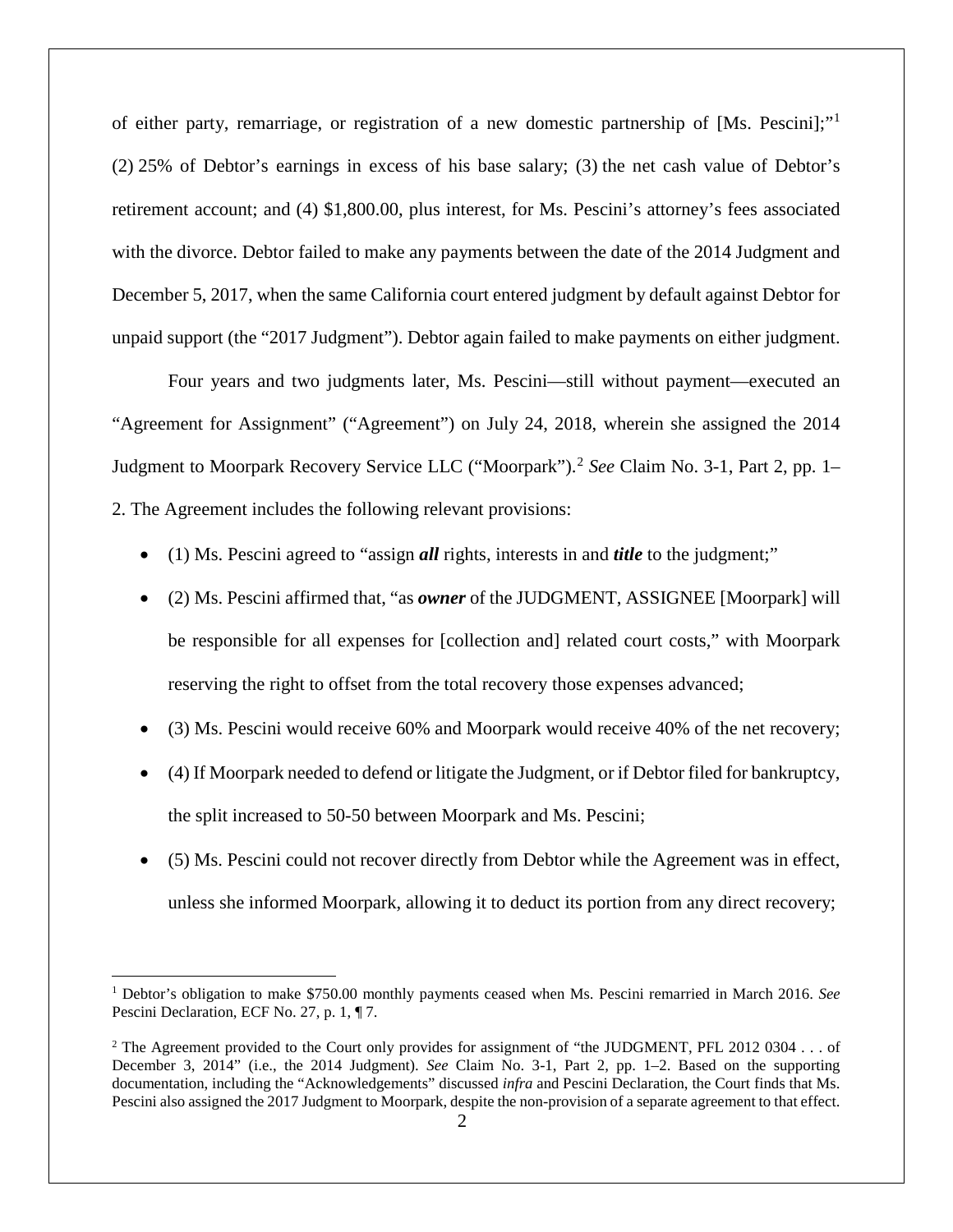- (6) Moorpark would make disbursements to Ms. Pescini according to prescribed rules;
- (7) Ms. Pescini neither owed nor paid a retainer, partial payment, or other consideration to Moorpark before executing the Agreement;
- (8) Ms. Pescini "recognize[d] that ASSIGNEE [Moorpark] has total and exclusive right to enforce the JUDGMENT at his discretion;"
- (9) Moorpark could terminate the Agreement "at any time," by following prescribed notice to Ms. Pescini, "thereby transferring back to JUDGMENT CREDITOR [Ms. Pescini] the JUDGMENT which remains unsatisfied;"
- (10) Ms. Pescini, however, did not receive explicit termination rights in the Agreement;
- (11) Moorpark disclaimed that it "is not a licensed attorney and is not entering into an attorney/client relationship of any kind whatsoever" with Ms. Pescini; and
- (12) Ms. Pescini would file an "Acknowledgement of Assignment of Judgment" in the California Court, "thereby transferring the JUDGMENT to the ASSIGNEE [Moorpark]."

*See* Claim No. 3-1, Part 2, pp. 1–2 (emphasis added).

Ms. Pescini then made two filings with the California Court, each titled "Acknowledgement of Assignment of Judgment," with one acknowledging assignment of the 2014 Judgment to Moorpark and estimating the past-due sum at \$36,100.00, and the other acknowledging assignment of the 2017 Judgment to Moorpark and estimating the past-due sum at \$46,872.35. *See id.* at pp. 3–4. The Acknowledgements contain nearly identical language, including that Ms. Pescini agreed to "transfer, and assign all title rights, and interest in the within judgment to [Moorpark]," authorized Moorpark "to recover, compromise, settle and enforce said judgment" and "withdr[ew] all right and claim to the same." *Id.* 

On October 31, 2018, Debtor filed a voluntary petition in this Court, initiating this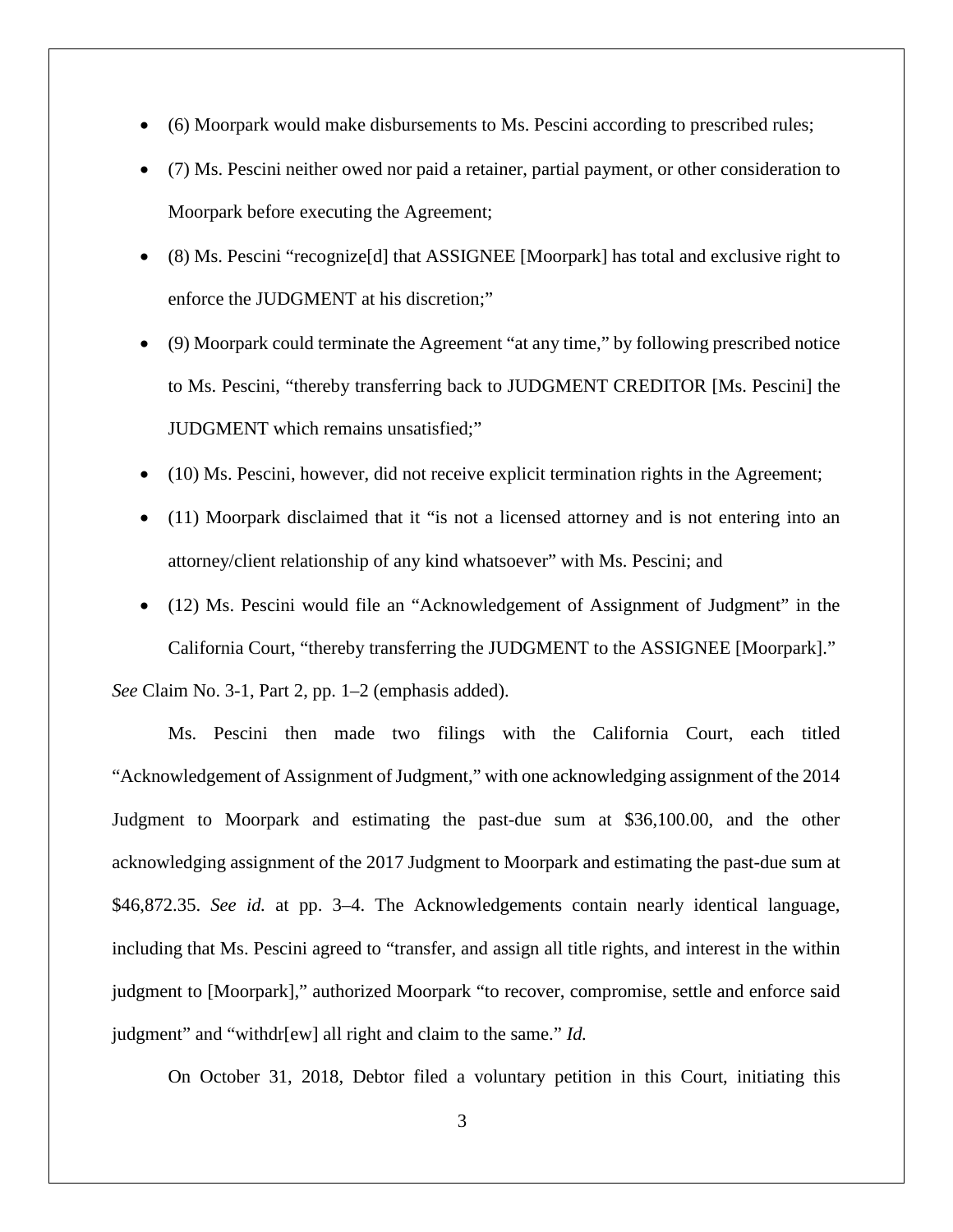bankruptcy case under chapter 13 of the Bankruptcy Code. Moorpark originally filed a proof of claim on November 27, 2018, asserting an unsecured claim for \$42,596.32 with priority status as a domestic support obligation (or "DSO") pursuant to 11 U.S.C.  $\S$  507(a)(1)(A) and 101(14A). *See* Claim No. 2-1. On December 7, 2018, Brenda Pescini filed a nearly identical claim, also for a \$42,596.32 unsecured claim with priority status as a domestic support obligation, listing the creditor's name as "Brenda Pescini by Moorpark Recovery Service LLC." *See* Claim No. 3-1.

Debtor objects to Claims No. 2 and 3. First, Debtor asserts the claims are duplicates, improperly labeled if the parties intended Claim No. 3 to amend No. 2. Second, Debtor objects to the purported status of Claim No. 3 as a domestic support obligation because the claim was assigned, which Debtor argues destroyed its priority status under  $\S$  101(14A)(D).

In her *Response to Debtor's Objection to Claim [Nos.] 2 & 3* (ECF No. 16), Ms. Pescini first asserts that Claim No. 3 was intended to "amend[] and clarify[]" Claim No. 2. The Court, therefore, will treat Claim No. 3 as superseding Claim No. 2. Second, as to the priority issue, Ms. Pescini asserts that the claim was validly assigned to Moorpark for the purpose of having Moorpark collect. As such, Ms. Pescini maintains that the claim falls within the Code's definition of domestic support obligation in § 101(14A), affording it priority under § 507(a)(1)(A).

#### **JURISDICTION AND AUTHORITY**

The Court has jurisdiction over this matter pursuant to 28 U.S.C.  $\S$  157(a) and 1334(b). This matter arises under the Bankruptcy Code in a bankruptcy case referred to this Court by the Standing Order of Reference in this district. This matter is a core proceeding under § 157(b)(2)(B). Venue is proper under § 1409(a). The Court has authority to enter a final judgment per § 157(b)(1).

#### **DISCUSSION**

Section 507(a) of the Bankruptcy Code provides that certain "expenses and claims have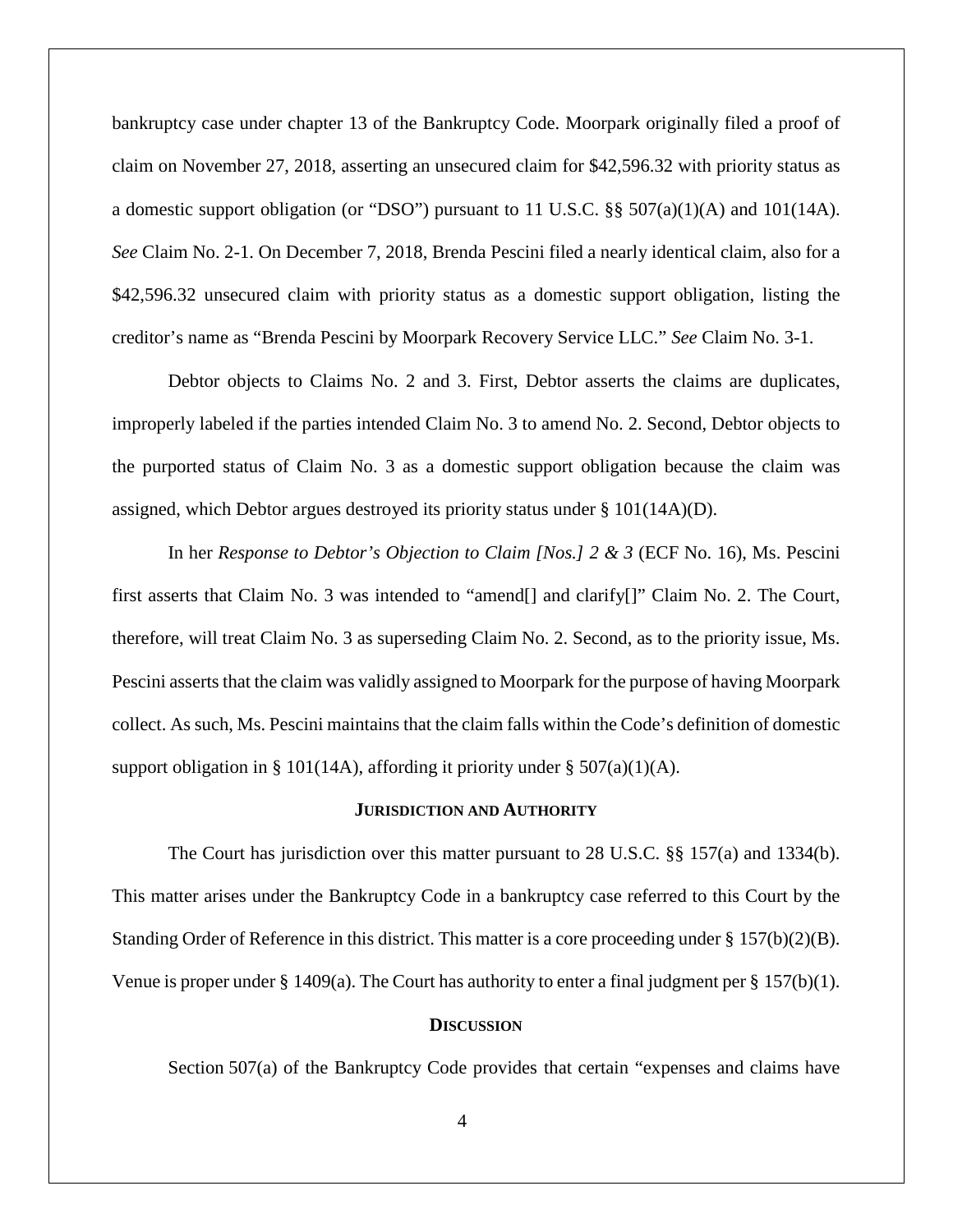priority" according to the Bankruptcy Code's prescribed priority scheme. Within that scheme,

 $\S$  507(a)(1)(A) of the current Code awards the highest priority to:

Allowed unsecured claims for *domestic support obligations* that, as of the date of the filing of the petition . . . , are owed to or recoverable by a spouse, former spouse, or child of the debtor, . . . without regard to whether the claim is filed by such person or is filed by a governmental unit on behalf of such person, on the condition that funds received under this paragraph by a governmental unit under this title after the date of the filing of the petition shall be applied and distributed in accordance with applicable nonbankruptcy law.

11 U.S.C. § 507(a)(1)(A) (emphasis added). Accordingly, to the extent that the claim qualifies as

a domestic support obligation, § 507(a) affords it first-in-line priority.

At first glance, the claim here falls squarely within the Code's definition of a domestic

support obligation as:

 $(14A) \ldots$  a debt  $\ldots$  that is—

(A) *owed to or recoverable by*—

(i) a spouse, *former spouse*, or child of the debtor . .

- . ; or
- (ii) a governmental unit;

(B) in the nature of alimony, maintenance, or support . . . of such spouse, former spouse, or child of the debtor or such child's parent, without regard to whether such debt is expressly so designated;

(C) established or subject to establishment before, on, or after the date of the order for relief  $\dots$ , by reason of  $\dots$ 

> (i) a separation agreement, divorce decree, or property settlement agreement;

(ii) an order of a court of record; or

. . . (D) *not assigned to a nongovernmental entity*, unless that obligation is *assigned voluntarily* by the spouse, former spouse, child of the debtor, or such child's parent, legal guardian, or responsible relative *for the purpose of collecting the debt*.

11 U.S.C. § 101(14A) (emphasis added). Thus, Debtor's *original* obligation to pay spousal support, arising out of the 2014 Judgment (and subsequently the 2017 Judgment for arrears thereon), unquestionably would have qualified as a domestic support obligation. The initial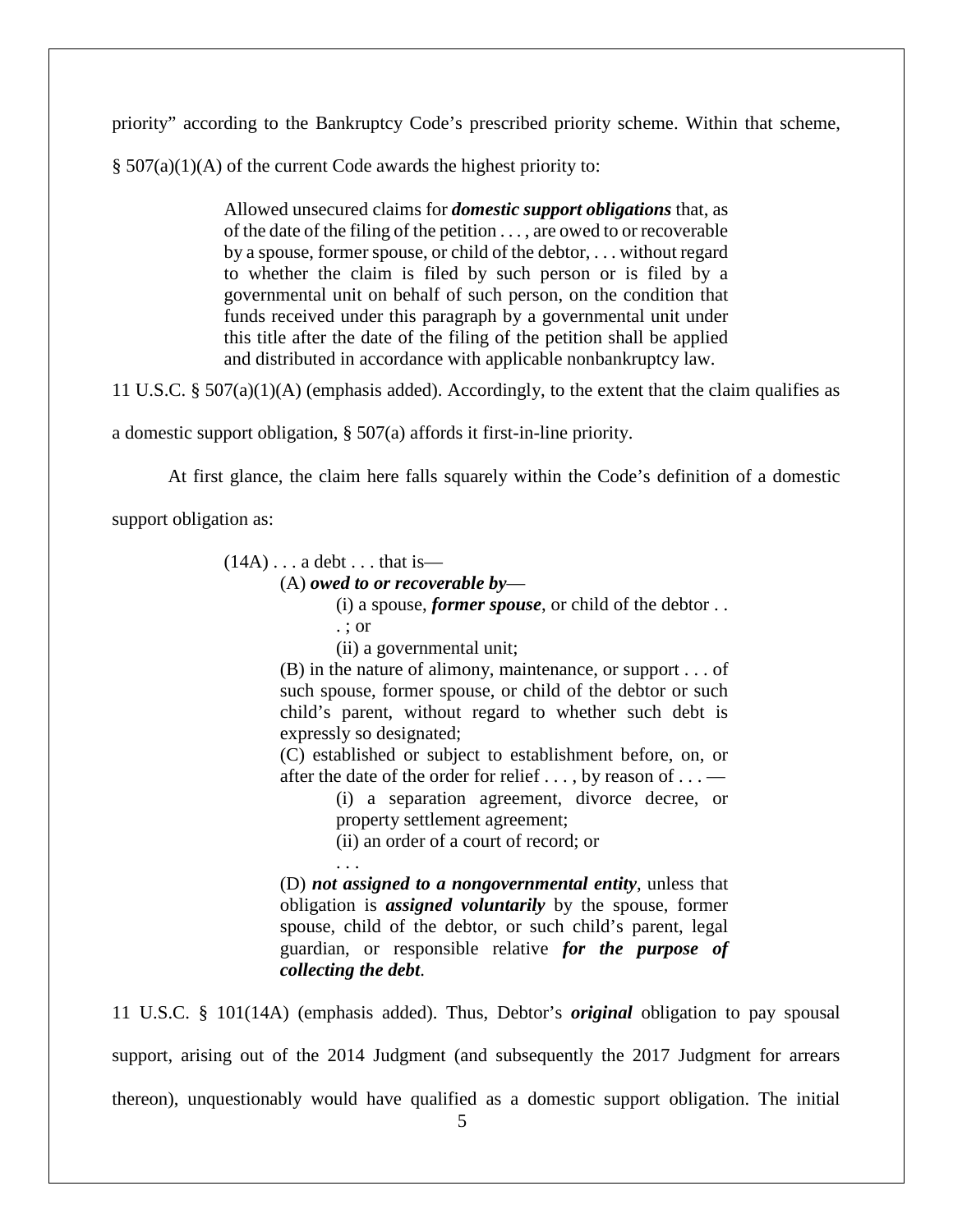obligation was (1) "owed to" Ms. Pescini, (2) in the nature of spousal "support," (3) pursuant to a valid judgment, entered by the California Court, and, (4) until July 24, 2018, not assigned.

Nevertheless, Debtor argues that Ms. Pescini and her claim surrendered § 507(a) priority status when Ms. Pescini assigned the claim to Moorpark. As support, Debtor correctly asserts that, per § 101(14A)(D), a claim that would otherwise meet the statutory standard for a domestic support obligation loses DSO status by operation of law following assignment to a nongovernmental entity for any purpose other than collection of the debt.

Despite her assignment of the claim to Moorpark, Ms. Pescini argues that the obligation retains first-in-line priority status under the exception in  $\S$  101(14A)(D) to the general rule that assignment forfeits priority. She asserts that she voluntarily assigned the claim "for the purpose of collecting the debt," to a nongovernmental entity (i.e., Moorpark), which allows the claim to retain DSO status notwithstanding the statute's general prohibition on assignments.

Accordingly, the purpose of the purported assignment here determines the status of the claim. If Ms. Pescini assigned the claim "for the purpose of collecting the debt," then the claim remains a DSO under § 101(14A) that qualifies for §  $507(a)(1)(A)$  priority. If, however, Ms. Pescini assigned the claim for any other purpose (i.e., a true assignment), then it fails to qualify as a DSO and does not receive  $\S 507(a)(1)(A)$  priority.

To determine whether the assignment is a true assignment or "for the purpose of collecting," the Court begins with the statute itself. Congress, however, did not define "for the purpose of collecting the debt" nor any of its component words in the Code. When Congress does not define a term in a statutory scheme, the Supreme Court instructs courts to give undefined terms their plain meaning. *See Lamie v. U.S. Tr.*, 540 U.S. 526, 534 (2004). Further, in interpreting a statute that Congress added to an established scheme, such as § 101(14A) added to the Code in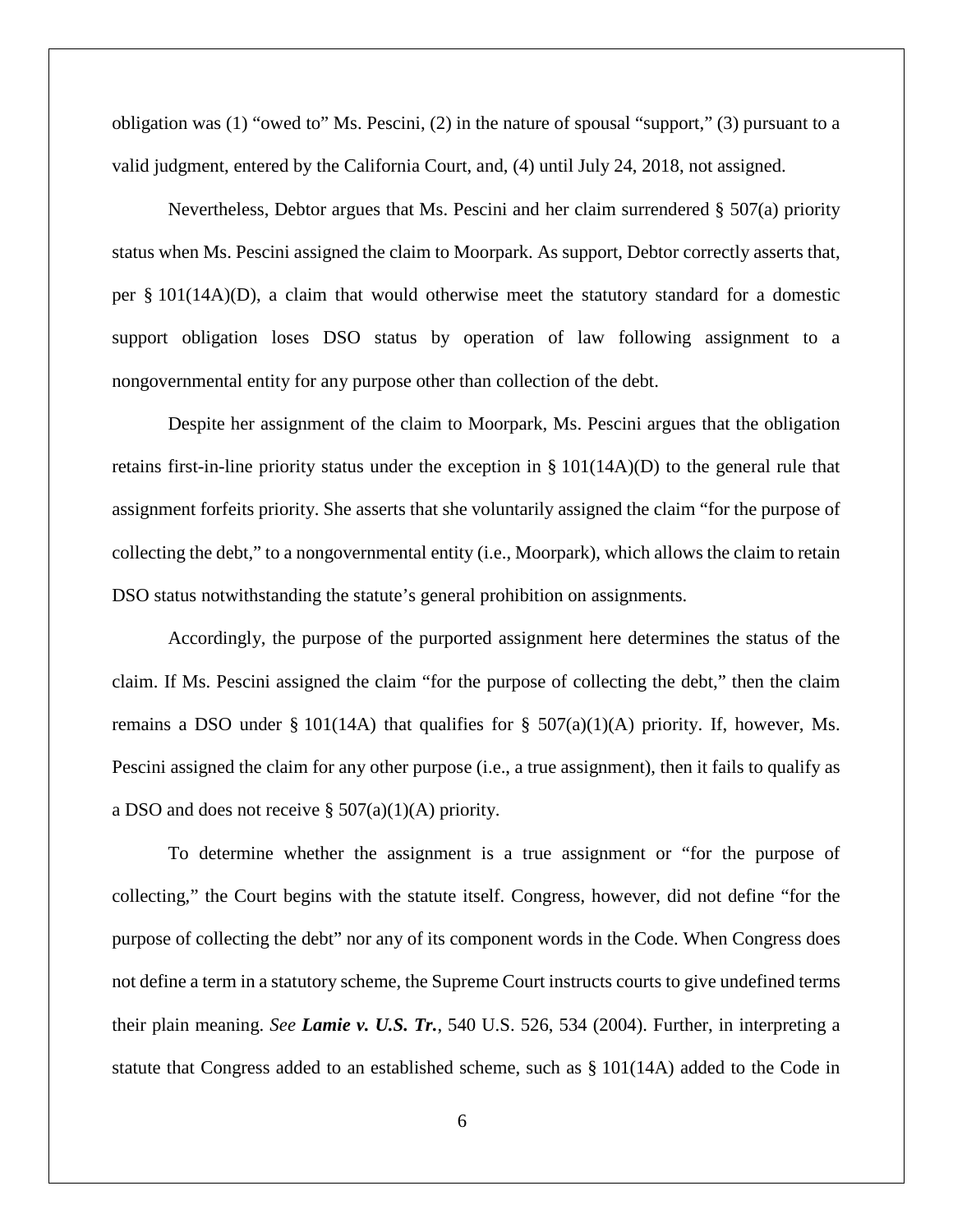2005, this Court also presumes that Congress knew of existing pertinent case law when it so added. *See Hall v. United States*, 566 U.S. 506, 516 (2012). This Court also draws on the common law, treatises and dictionaries, and common sense to ensure that its reading is actually the "plain and natural reading" of statutory terms. *Id.* at 511. [3](#page-6-0) Applying those canons here, the history of the Code's treatment of alimony, support, maintenance, and, now, domestic support obligations offers guidance on how to determine the nature of the claim assignment in this case.

## *1. History of the Code's Treatment of the Domestic Support Obligation.*

Although the pre-BAPCPA Code did not use the phrase domestic support obligation, both former-§  $523(a)^4$  $523(a)^4$  nondischargeability and former-§  $507(a)^5$  $507(a)^5$  priority provisions provided special treatment for claims in the nature of "alimony to, maintenance for, or support of" a former spouse.<sup>[6](#page-6-3)</sup> As such, pursuant to the pre-BAPCPA Code, claims for alimony (like the claim here) enjoyed

. . .

(7) Seventh, allowed claims for debts to a . . . former spouse . . . for alimony to, maintenance for, or support of such spouse . . . but not to the extent that such debt—

<span id="page-6-0"></span><sup>&</sup>lt;sup>3</sup> The parties spent much of their briefing discussing the effect of California state law on the determination of DSO status. To be sure, although state family law concepts underpin the Code's "domestic support obligation" definition, the DSO itself is a unique creature of bankruptcy law. As such, courts have consistently held that determination of DSO status is squarely a matter of federal, not state, law. *See, e.g.*, *Dennis v. Dennis (In re Dennis)*, 25 F.3d 274, 278 (5th Cir. 1994) (the "ultimate finding of whether [a debt is nondischargeable, as 'defined' by the bankruptcy law] is solely [in] the province of the bankruptcy court") (citations omitted) (alterations in original); *Hutton v. Ferguson (In re Hutton)*, 463 B.R. 819, 828 (Bankr. W.D. Tex. 2011) (Gargotta, J.); *In re Lopez*, 405 B.R. 382, 384 (Bankr. S.D. Fla. 2009) ("[F]ederal law controls" the DSO inquiry. "However, the Court may look to state law for guidance . . . ").

<span id="page-6-1"></span><sup>4</sup> [Former § 523](a) A discharge . . . does not discharge an individual debtor from any debt—

 $(5)$  to a ... former spouse ... for alimony to, maintenance for, or support ... but not to the extent that— (A) such debt is assigned to another entity, voluntarily, by operation of law, or otherwise (other than debts assigned pursuant to section  $402(a)(26)$  of the Social Security Act, or any such debt which has been assigned to the Federal Government or to a State or any political subdivision of such State).

<span id="page-6-2"></span> $5$  [Former § 507](a) The following expenses and claims have priority in the following order:

<sup>(</sup>A) is assigned to another entity, voluntarily, by operation of law, or otherwise; or

<sup>(</sup>B) includes a liability designated as alimony, maintenance, or support, unless such liability is actually in the nature of alimony, maintenance or support.

<span id="page-6-3"></span><sup>&</sup>lt;sup>6</sup> The similarity in language between former-§  $523(a)$  and former-§  $507(a)$  led courts to interpret the two sections similarly. By adding § 101(14A) as a generally applicable definition, Congress implicitly blessed the practice of applying identical analyses regarding the nature of a claim as a DSO in both priority and nondischargeability contexts.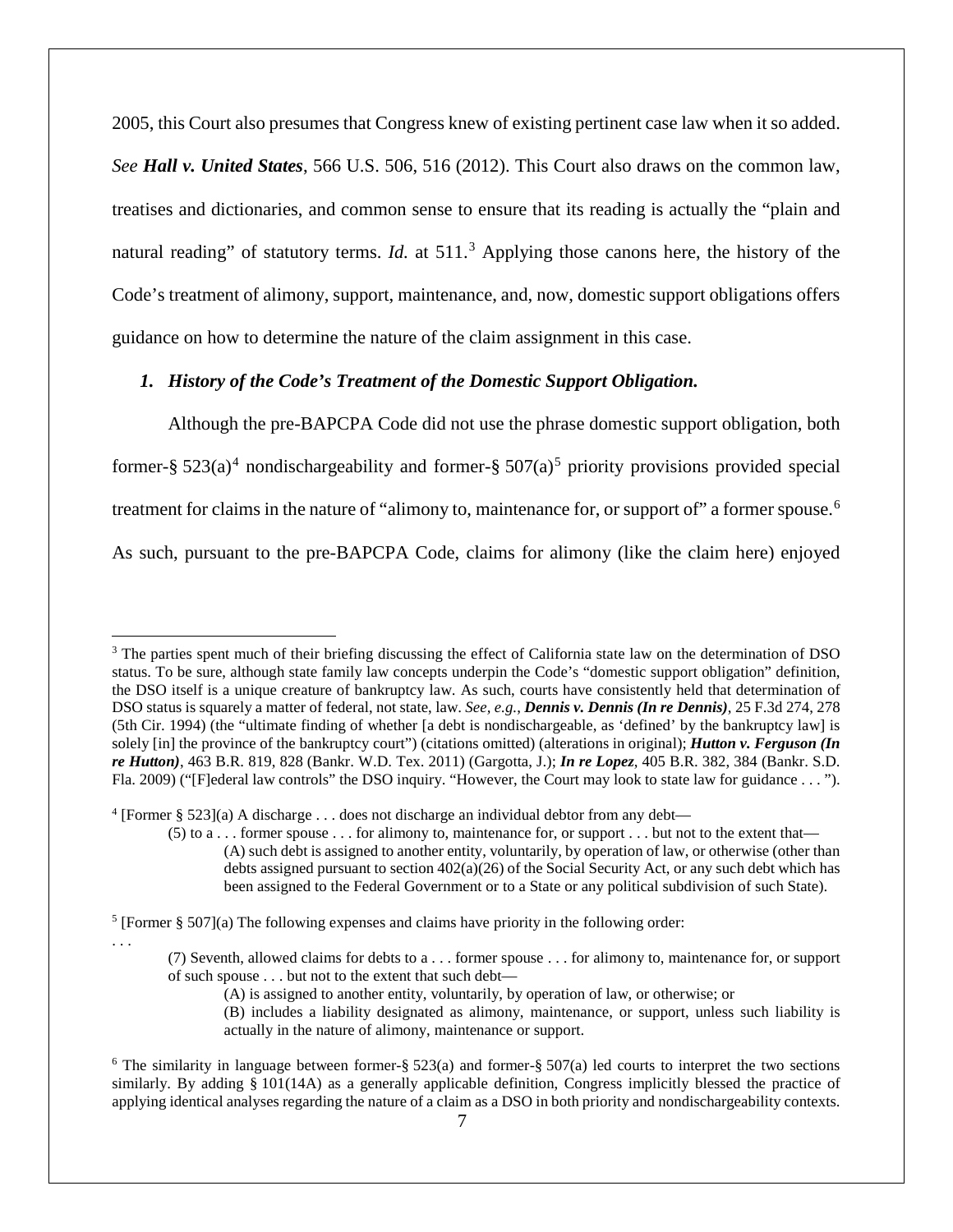nondischargeable and seventh-priority status, *unless* they were assigned.

Under a literal reading of those pre-BAPCPA sections, however, an alimony or support claim *assigned* to a nongovernmental entity (like the claim here), lost both nondischargeable and priority status. The resulting claim was treated as general unsecured, and thus dischargeable, debt.

Courts faced with assignments of family claims, nonetheless, disfavored the harsh consequences following such a literal reading, which would force family claimants who had difficulty collecting past-due support obligations from the debtor into a Morton's Fork: either (a) try (and likely fail) to collect arrears on their own, without the help of a professional collector, but receive priority and nondischargeable status, or (b) assign the claim to a collector, who could achieve a greater return, but forfeit priority and nondischargeable status. *See, e.g.*, *In re Beggin*, 19 B.R. 759, 761 (Bankr. W.D. Wash. 1982) (warning that forcing this choice would "undercut" collection programs by "deterring potential participants who could face loss of their support claims through their spouse's subsequent bankruptcy."). To these courts, such an absurd result would have contravened congressional intent in providing nondischargeable and priority status to family obligations. *See generally Sateren v. Sateren (In re Sateren)*, 183 B.R. 576, 581 (Bankr. D. N.D. 1995) (describing  $\S 523(a)(5)$  as an attempt to "resolve the conflict" between the bankruptcy policy of "fresh start" and the family law policy of "ensuring the necessary financial support for the disadvantaged spouse after the termination of the marriage"). Thus, courts eschewed a literal reading of pre-BAPCPA anti-assignment provisions in §§ 523(a)(5) and 507(a)(7). *See In re Rios*, 901 F.2d 71, 72 (7th Cir. 1990) ("Section 523(a)(5) has not been read literally by the courts.").

Instead, a vast majority of courts interpreting the pre-BAPCPA Code read limitations on assignment in former-§  $523(a)(5)(A)$  and former-§  $507(a)(7)(A)$  as only applying to *true* assignments of family claims, *not* to assignments for the purpose of *collecting* support or alimony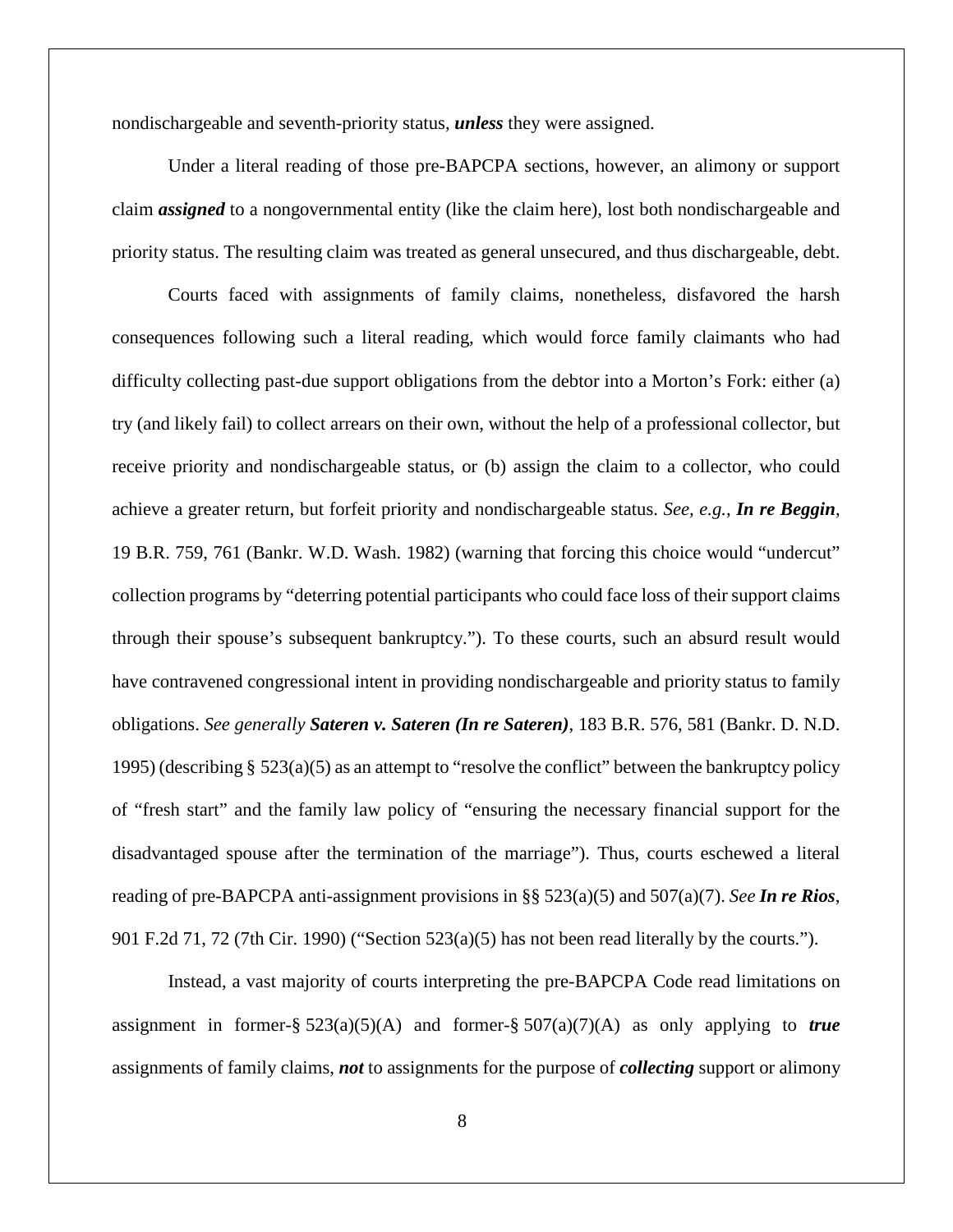arrears. *See In re Smith*, 180 B.R. 648, 652 (D. Utah 1995). In the context of child support, for example, assignments made "merely [as] procedures for the orderly and efficient collection of child support on behalf of the custodial parent" were nondischargeable, despite  $\S 523(a)(5)(A)$ , because they "merely facilitate[d] the custodial parent's enforcement of child support rights *without transferring* . . . *beneficial right* to receive child support." *Beggin*, 19 B.R. at 761 (emphasis added). To these courts, deviation from the Code's literal language more closely aligned with congressional intent. *Id.*; *Holiday v. Kline (In re Kline)*, 65 F.3d 749, 750–51 (8th Cir. 1995) ("Although statutory exceptions to discharge normally are subject to narrow construction, . . . exceptions from discharge for [family] support deserve a more liberal construction.").

Therefore, if a payee assigned a support claim to some entity, solely for help in collecting arrears thereon, courts held that the claim retained nondischargeable and priority status, pursuant to § 523(a)(5) and § 507(a)(7), respectively. The relevant inquiry thus became whether assignment was (1) "for the purpose of collecting," which retained nondischargeable and priority treatment, or (2) "true" assignment, which became dischargeable and non-priority. *Smith*, 180 B.R. at 652.

To answer that inquiry, courts analyzed "whether or not the nonpaying spouse [would] receive *any present benefit* from the payment of the debt." *Id.* (emphasis added) (quoting *Stranathan v. Stowell (In re Stranathan)*, 15 B.R. 223, 226 (Bankr. D. Neb. 1981)); *see also Adams v. Council, Baradel, Kosmerl & Nolan, P.A. (In re Adams)*, 254 B.R. 857, 862 (D. Md. 2000). Courts made this determination by analyzing the instrument purporting to assign a claim for indication of the parties' intent to make either a full transfer (true assignment) or a contingencyfee arrangement (assignment for collection). *See Smith*, 180 B.R. at 653.

Under this present-benefit test, courts found "true assignments" when payment of the obligation by the debtor-spouse would have *never* "*enhance[d]* the position" of the ex-spouse or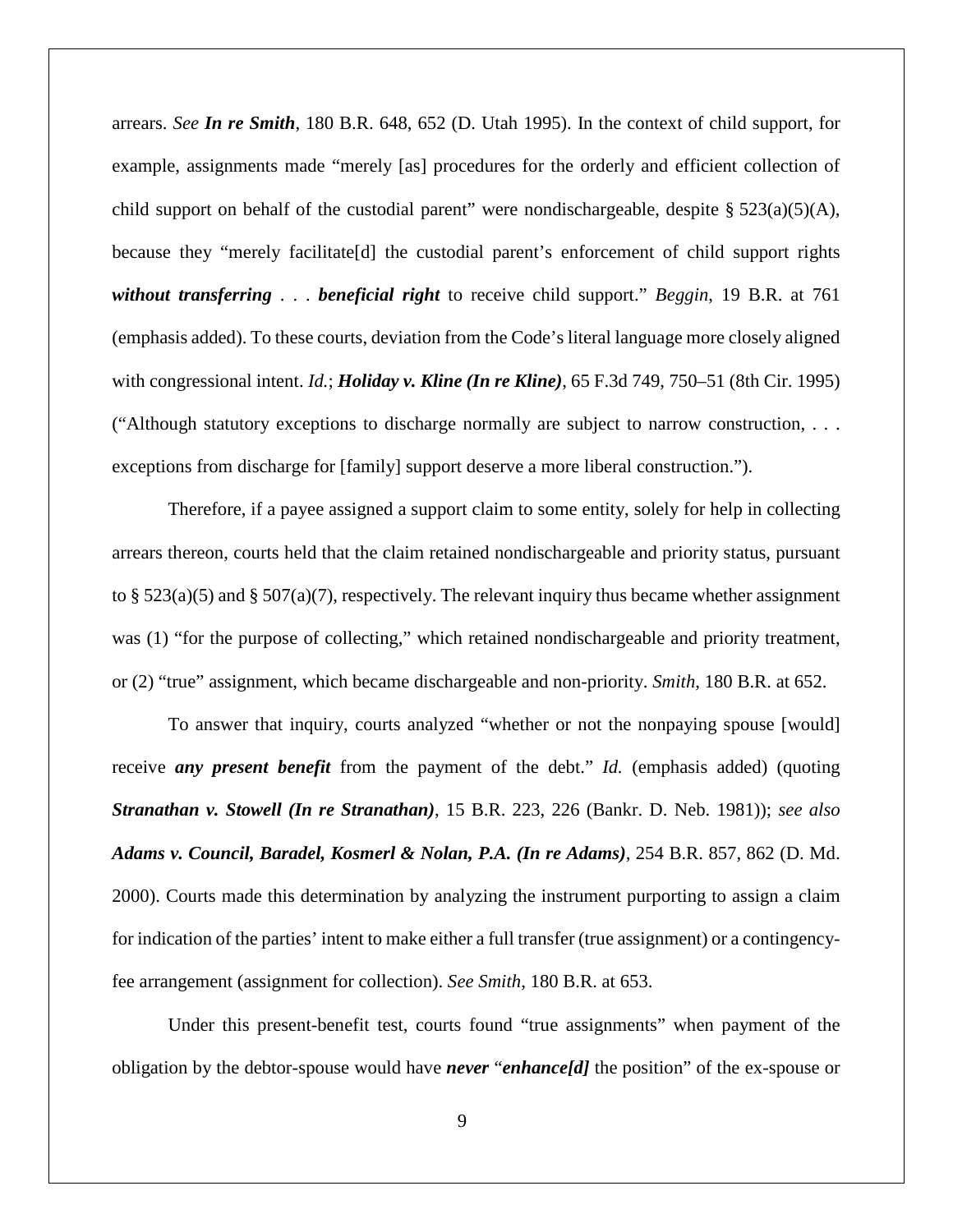child to whom the obligation was originally due. *In re Mozingo*, 153 B.R. 276, 278 (Bankr. W.D. Mo. 1993) (emphasis added); *see also Reichurdt v. Cerbello (In re Reichurdt)*, 27 B.R. 751, 753 (Bankr. W.D. Wash. 1983). For example, the *Mozingo* court found a "true assignment" under the present-benefit test when the ex-wife assigned to her attorney, "as and for the partial settlement of his fees," "all [wife's] right, title and interest," in past-due maintenance. 153 B.R. at 277. Because the wife retained no interest—legal or equitable—in the arrears, the court found "no reason to believe that any funds paid by this debtor [would] *ever enhance* the position of the former spouse;" thus, the parties effectuated a true assignment. *See id.* at 277–78 (emphasis added). Similarly, the *Reichurdt* court found a "true assignment" under the present-benefit test when the wife "assign[ed] and transfer[red] together with all her right, title and interest" in \$22,200, plus interest, to a nongovernmental collection agency, giving the agency full power to "collect, compromise, sue for and discharge" the debt. 27 B.R. at 752–53. The instrument further provided that, if the wife canceled the agreement at "any time" after the agency began collection work, the wife was required to pay \$11,100 (or 50% of support arrears) to the assignee-agency. *Id.* In effect, the court found, the wife irrevocably *transferred* a "50% interest in the back support" because such 50% interest "would inure to the collection agency," even if the wife later chose to cancel the assignment. *Id.*  at 753. To the court, the fact that the agency would necessarily receive a 50% in the post-due support—rather than 50% in whatever was recovered—coupled with the agency's complete control of the claim, reflected "more than an intent to make a mere assignment for collection purposes only." *Id.* Rather, it was an outright transfer and true assignment of a (now) dischargeable and non-priority claim. *Id.* ("The public policy in favor of the debtor's former spouse and children is only afforded where said parties derive a direct benefit from [payment of the obligation].").

By contrast, an assignment for collection was effectuated when the ex-spouse retained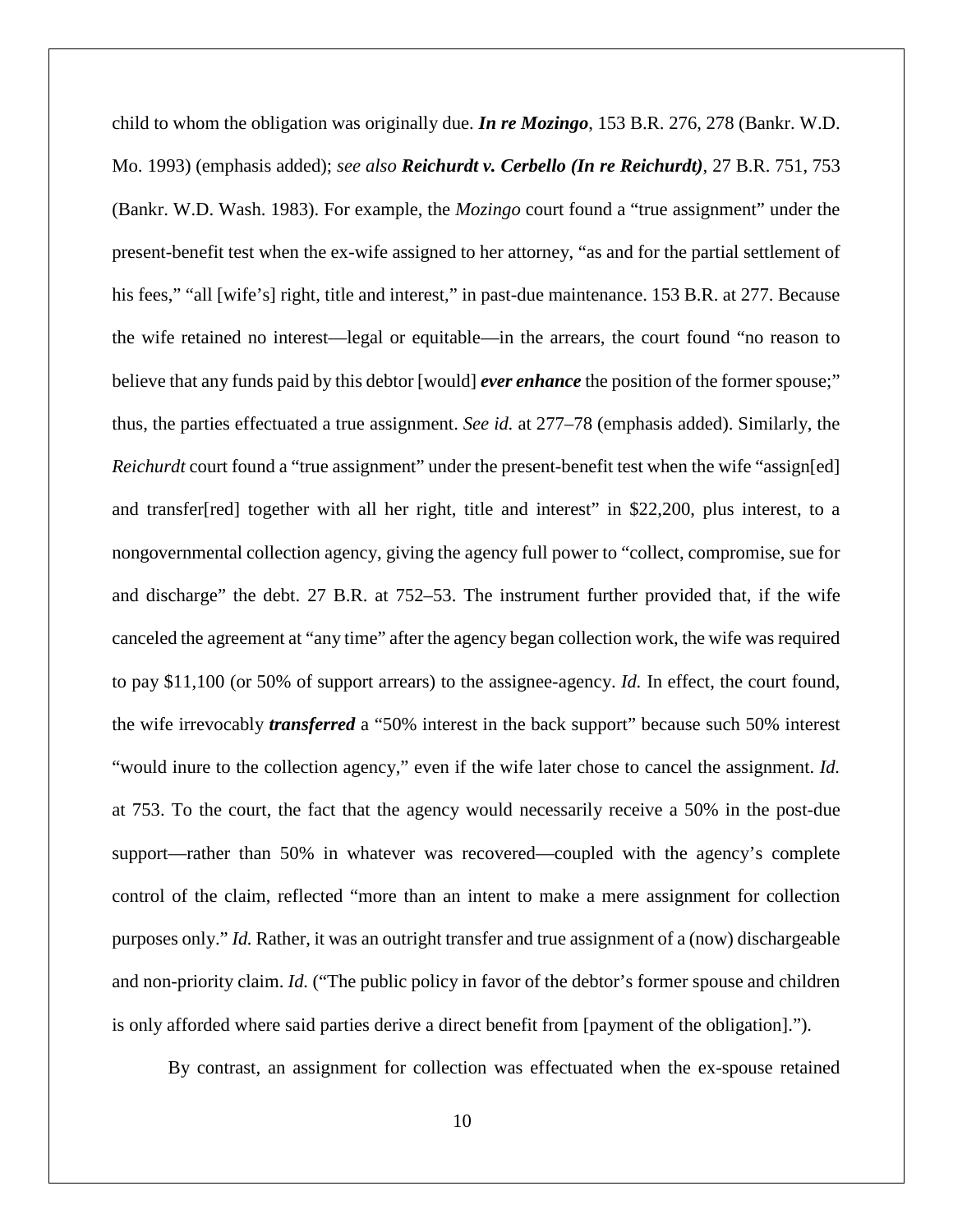some present right to receive a direct benefit. That is, if the debtor-obligor would have paid on the family obligation (either directly to the ex-spouse or to the assignee collector), and the ex-spouse would have received a benefit from that payment, then the assignment was solely for collection and thus exempted. *See Smith*, 180 B.R. at 653 (citing *Beggin*, 19 B.R. at 761 (holding assignment of support claim to state solely for collection exempt from  $\S 523(a)(5)(A)$ ; and **In re Deblock**, 11 B.R. 51, 54 (Bankr. N.D. Ohio 1981) (holding assignment of support rights to law firm so that firm could collect arrears did *not* render the debt dischargeable)).

*Smith* provides the most on-point guidance. *Id.* There, the ex-spouse's child support claim remained nondischargeable because, while the ex-spouse executed an agreement titled as an "assignment," she merely "assigned" the claim to a private agency for the purposes of collection. *Id.* That agreement obligated the agency to: (1) make reasonable efforts to collect "all sums" of past-due child support, to which the agency was given power only to "sue for, collect, . . . [or] enforce collection;" (2) advance costs and fees for services and litigation; and (3) remit to the exspouse recovered funds (minus the agency's commission). The agreement obligated the ex-spouse to: (1) pay the agency a \$5 retainer; (2) pay the agency 28–33% commission on monies it recovered; and (3) pay legal fees that resulted from ex-spouse's attempts to collect directly from debtor-spouse. *Id.* Additionally, the ex-spouse was not indebted to the agency prior to the agreement, did not receive anything other than her portion of the arrears in return for executing the agreement, and did not pledge anything beyond a \$5 retainer fee if she cancelled the agreement. *Id.* Most critically to the court, that agreement allowed the ex-spouse to retain a present benefit from the obligation—if debtor-spouse paid, ex-spouse got paid, even if the money passed through the agency and it took a cut. *Id.* Therefore, notwithstanding the agreement's assignment language, the court determined the ex-spouse's "intent was not to effect the type of assignment anticipated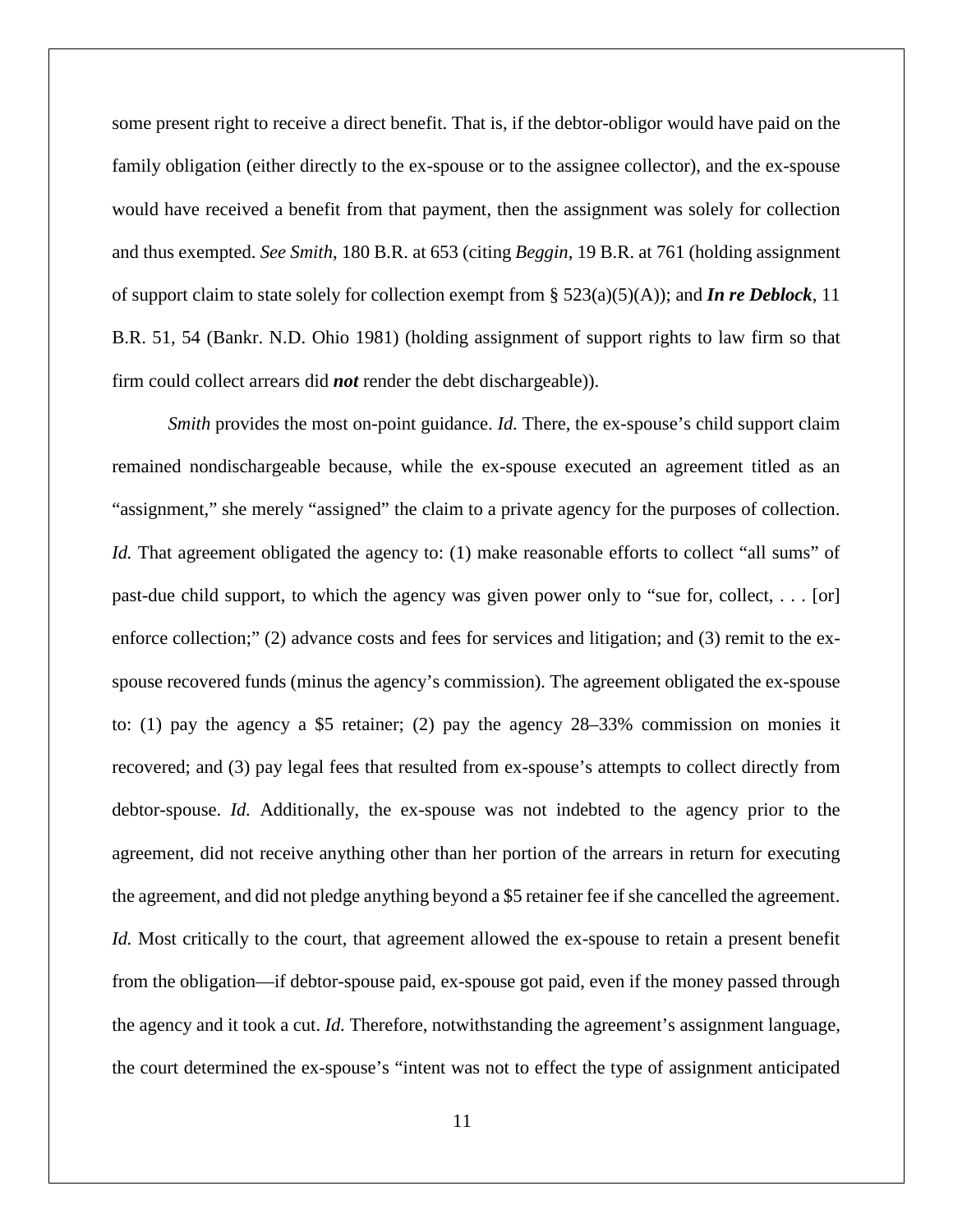by § 523(a)(5)(A), but simply to enter into what is essentially a contingency fee arrangement." *Id.*

Subsequent cases reaffirmed the purpose of the "assignment for collection" to facilitate the ability of a spouse- or child-payee to recover from the debtor-spouse. *See Adams*, 254 B.R. at 862. Indeed, cases like *Adams* broadened the scope of permissible assignments by finding an "assignment for collection" when an ex-wife assigned her attorney's fees award to her attorney for collection. *Id.* The court found that the ex-wife retained a present benefit in the form of a "dollar for dollar credit against her account," which "relieved [her] of all liability as to the amount of the assignment." *Id.* at 859. The pre-BAPCPA cases thus offered reprieve to a payee-spouse, who could assign for help with collection an obligation to a collector, who could "accept the assignment without worry that it [would] be discharged in a bankruptcy proceeding." *Id.* at 863.

## *2. Interpretation of "For the Purpose of Collecting the Debt" in Current § 101(14A).*

Congress clearly signaled an intent to integrate the approach taken in the above line of cases into the Code's treatment of alimony, maintenance, and support claims when it expressly included in the definition of domestic support obligation" those family claims assigned "for the purpose of collecting the debt." § 101(14A). Congressional intent behind the addition of § 101(14A) and additional non-bankruptcy sources further bolster this "plain and natural" reading of "assignment for the purpose of collecting." *See Hall*, 566 U.S. at 511.

Most courts that have interpreted domestic support obligation in post-BAPCPA § 101(14A) have applied pre-BAPCPA standards regarding alimony, maintenance, and support. *See Hutton v. Ferguson (In re Hutton)*, 463 B.R. 819, 828 (Bankr. W.D. Tex. 2011) (Gargotta, J.) (citing *In re Andrews*, 434 B.R. 541, 546–47 (Bankr. W.D. Ark. 2010)). Applying the presentbenefit test makes particular sense, considering Congress drafted § 101(14A) with pre-BAPCPA cases, like *Stranathan*, *Smith*, and *Mozingo* in mind. *See Aldrich v. Papi (In re Papi)*, 427 B.R.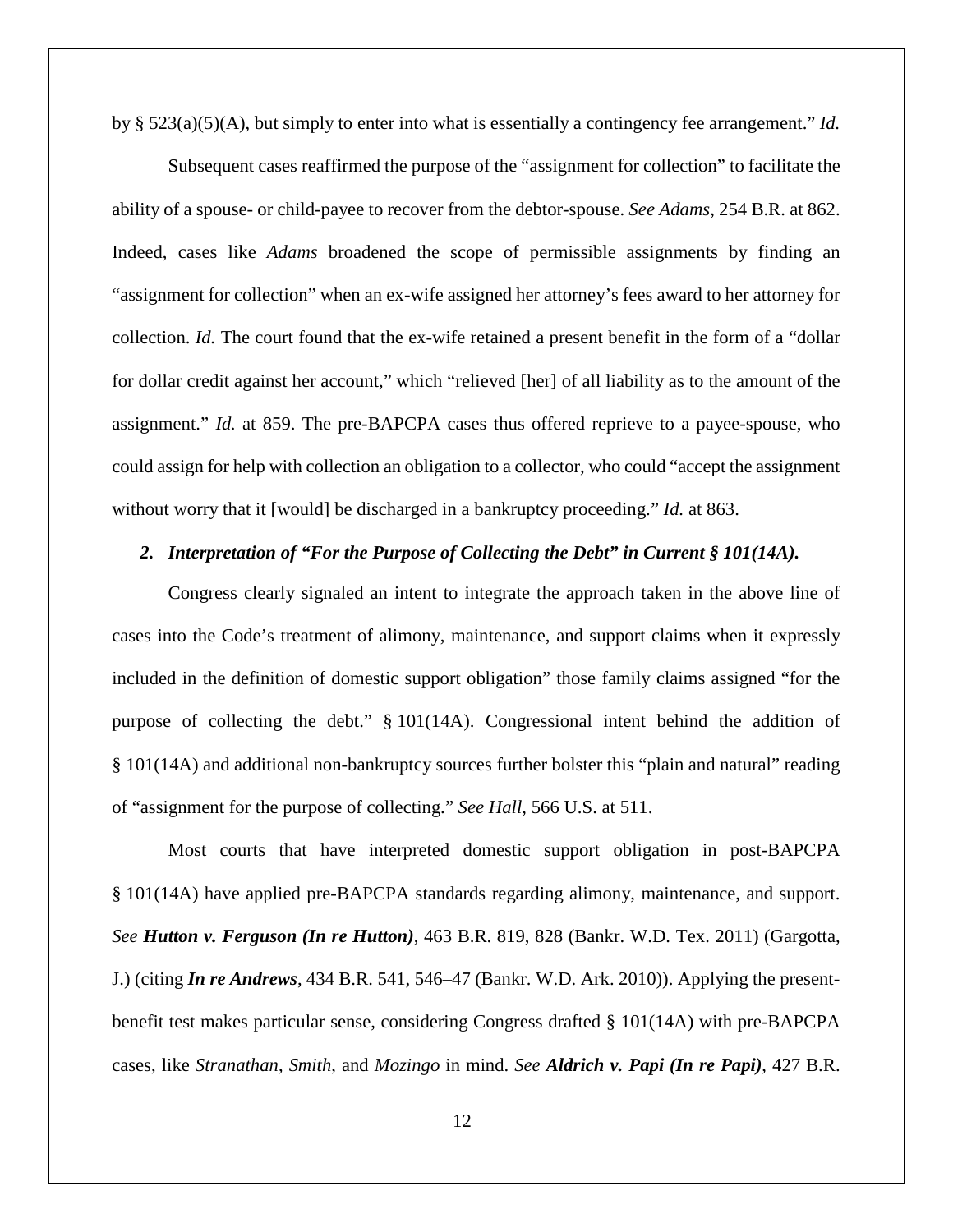457, 462 n.5 (Bankr. N.D. Ill. 2010) (explaining that Congress developed the term "DSO" "from the definition of a nondischargeable debt for alimony, maintenance, and support in former [§] 523(a)(5)"). Congress thus signaled a clear intent to bake the present-benefit standard into the Code by adding "for the purpose of collecting" language from these cases into § 101(14A)(D). *See Andrews*, 434 B.R. at 546–47 (collecting cases discussing similarity in language between former- § 523(a)(5), case law interpreting it, and current-§ 101(14A) as clear evidence of congressional intent to integrate into the Code rather than overrule those cases); *Hall*, 566 U.S. at 516 ("We assume that Congress is aware of existing law when it passes legislation") (citations omitted).

Additionally, the present-benefit test most closely comports with the common law consensus definition of "assignment for collection." *See* 6 AM.JUR. 2D ASSIGNMENTS §§ 111, 115. American Jurisprudence defines an "assignment for collection" as a "transfer of only legal title for the sole purpose of collecting a debt on behalf of the creditor." *Id.* at § 111. Under that definition, the assignor retains "beneficial or equitable ownership," notwithstanding legal title transferring to the assignee. *Id.* at § 115. Attendant to that equitable ownership is the assignor's right to receive a present benefit following collection. *See id.* Thus, even if an assignment appears "absolute in form," it can still qualify as an assignment "for collection purposes," if the parties present evidence of such an intent with the circumstances surrounding the execution of the assignment. *Id.*

Debtor nevertheless argues for a bright-line approach that, if a collector buys a payee's judgment and executes an assignment, that purchased claim can only qualify as a DSO if the collector takes on some alternative role beyond mere assignee—such as attorney to assignor. Although an assignment for collection creates a fiduciary relationship, it does not necessarily create an attorney-client relationship; nor does it need to, despite Debtor's contention to the contrary. *Compare id.*, *and* 7 CAL. JUR. 3D ASSIGNMENTS § 69 ("assignment for collection cannot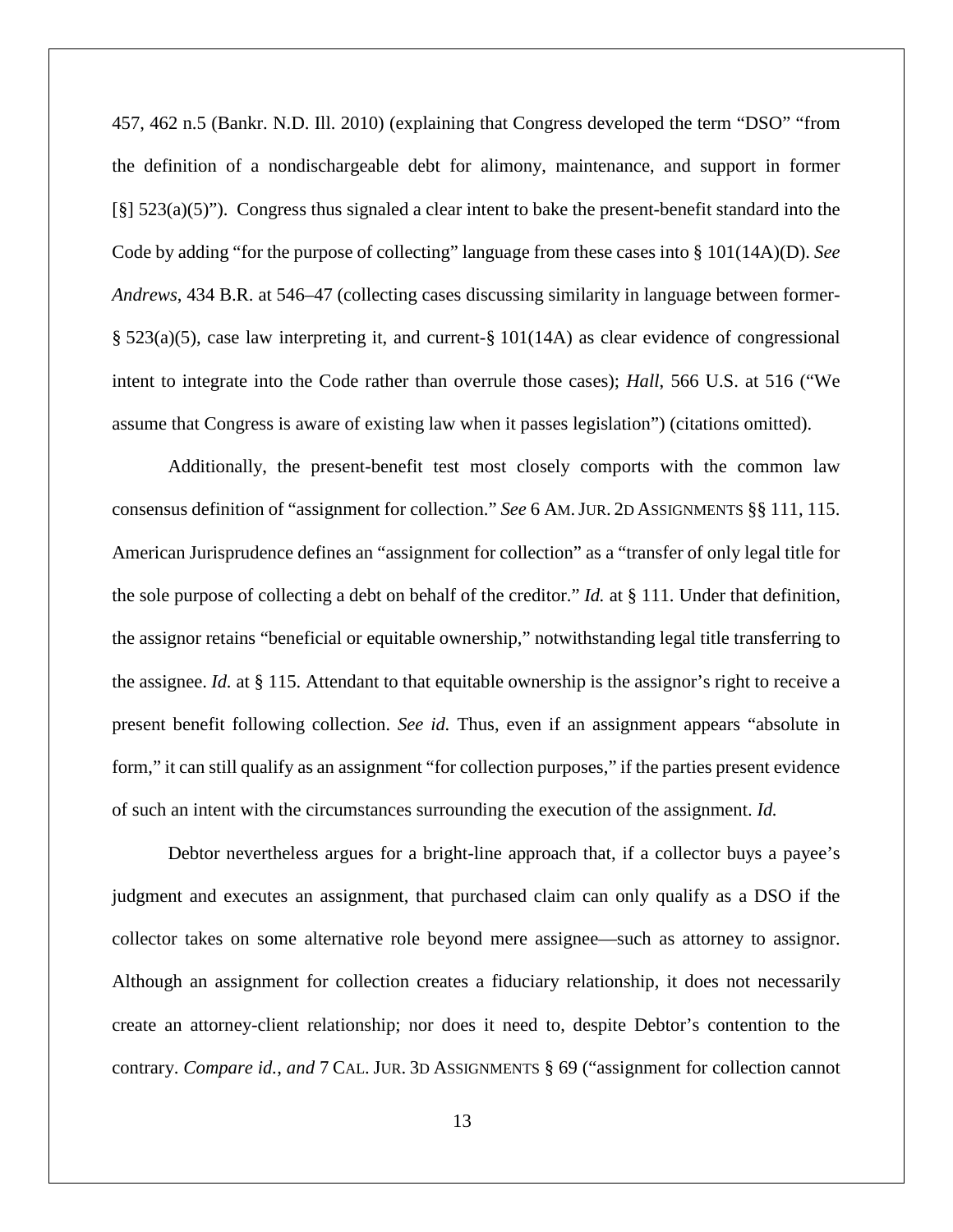be said as a matter of law to create an attorney-client relationship"), *with* D. Br., ECF No. 30, at p. 5. Rather, the assignee in an assignment for collection is fully empowered to execute and collect on the claim, so long as the assignor retains rights of equitable ownership, namely, the right to receive some present benefit. 6 AM. JUR. 2D ASSIGNMENTS §§ 111, 115. Thus, here, as is the case whenever a court must determine whether a claim receives DSO status, "[t]he key is the party to whom the claim is owed," not who holds legal title or nominal ownership. 4 COLLIER ON BANKRUPTCY ¶ 507.03[1] (Richard Levin & Henry J. Sommers eds, 16th ed.).

Accordingly, the present-benefit test as applied in pre-BAPCPA cases most closely comports with the plain language of § 101(14A)(D) and the congressional intent that motivated it.

## *3. DSO Status of Ms. Pescini's Claim.*

Applying the present-benefit test here, Ms. Pescini retained a present benefit to the claim under the Agreement, assigned the claim "for the purpose of collecting the debt" per the § 101(14A)(D) safe harbor, and thus properly asserted a domestic support obligation. Per the terms of the Agreement, Ms. Pescini retains a present benefit in the claim because, if Debtor pays the claim (through the plan or otherwise, via Moorpark or to Ms. Pescini directly), Ms. Pescini will receive 50–60% of such payment. As in *Smith*, the Agreement effectuates "essentially a contingency fee arrangement" between Ms. Pescini and Moorpark. 180 B.R. at 653. In fact, Ms. Pescini will receive cash as a "benefit" here, which is far more direct a benefit than the account "credit" to the payee-spouse found sufficient as a "present benefit" in *Adams*. *See* 254 B.R. at 862.

Nevertheless, Debtor makes much ado about several of the Agreement's provisions. First, the Agreement purports to assign and transfer "all" Ms. Pescini's rights, interests, and title in the claim to Moorpark. *See* D. Br., ECF No. 30, at p. 5. According to Debtor, a collection agency would not "enter into a transaction making it the owner of the debt . . . merely to [seek] to collect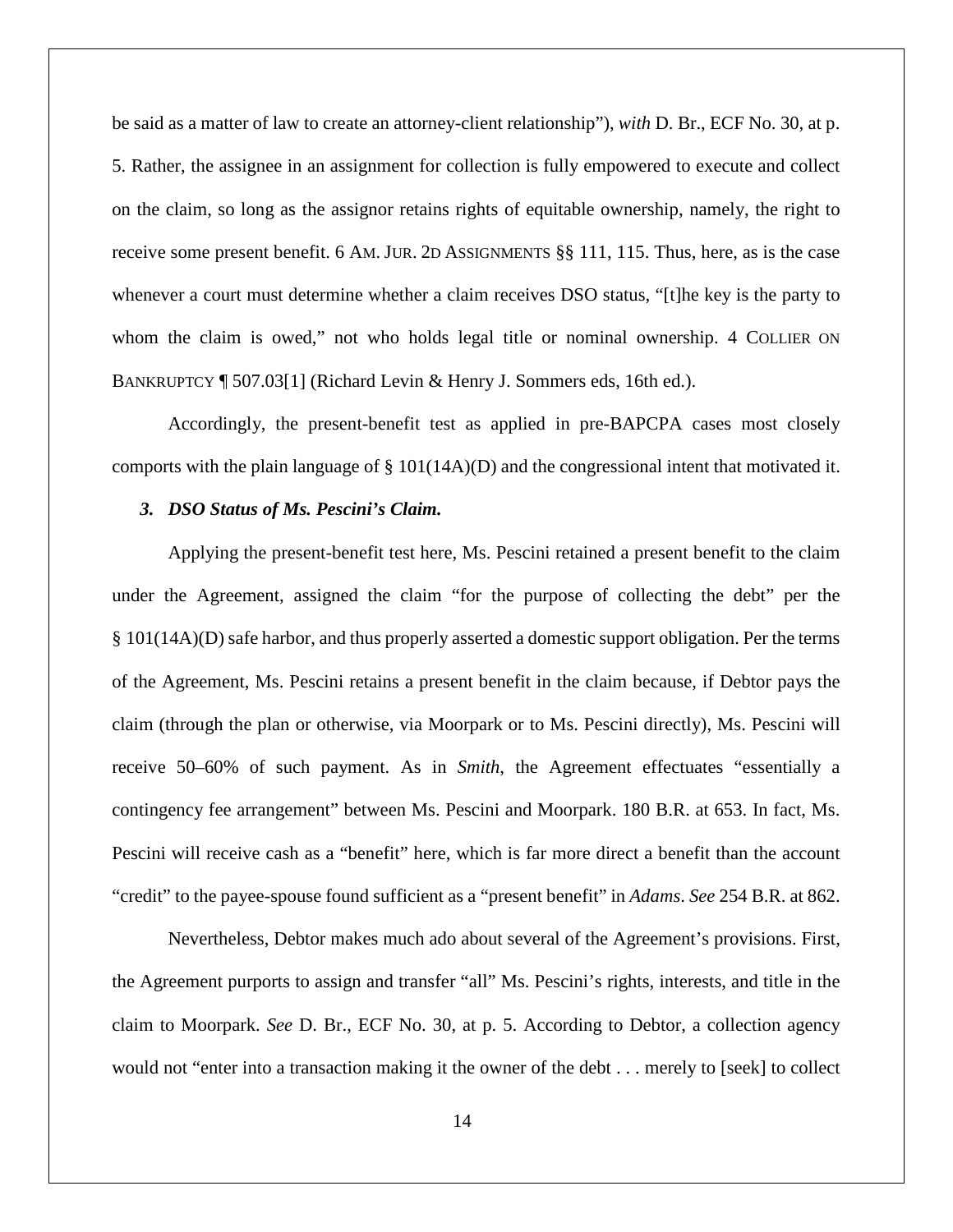on behalf of another." *See* D. Br., ECF No. 30, at p. 5. As discussed in Section 2 *infra*, however, a hornbook "assignment for collection" separates legal and equitable title, with the former vesting in the assignee (Moorpark) and the latter remaining in the assignor-payee (Ms. Pescini). Moreover, this Court's analysis using the present-benefit test best satisfies the Fifth Circuit's imperative to "place substance over form to determine the true nature and purpose" of a purported DSO claim. *Joseph v. O'Toole (In re Joseph)*, 16 F.3d 86, 88 (5th Cir. 1994) (citation omitted). If this Court were to adopt Debtor's strict test, looking solely to who holds legal title when determining the nature of an "assignment," it would all but write out the exception in  $\S$  101(14A)(D).

Second, the Agreement contains other provisions giving Debtor (and initially this Court) pause—it only details the express cancellation rights of Moorpark without stating whether and how Ms. Pescini can cancel the Agreement, it does not state what specific efforts Moorpark must undertake to collect on the claim, and it provides that 40–50% of the recovery from Debtor on the claim will inure to Moorpark as long as the Agreement is in effect. *See* D. Br., ECF No. 30, at pp. 3–7. While the Court finds the terms of the Agreement somewhat ambiguous, if not strongly proassignee, it nevertheless concludes that the parties intended to create an assignment "for the purpose of collecting the debt" on the claim. Unlike the "true assignment" in *Mozingo*, Ms. Pescini did not assign or sell away both legal and equitable title nor was the debt assigned to satisfy some pre-existing debt between the collector (Moorpark) and assignor (Ms. Pescini). *See* 153 B.R. at 277. As such, despite the similarity in language between the assignment in *Mozingo* and the Agreement here,<sup>[7](#page-14-0)</sup> this Court here *does* have "reason to believe that any funds paid by this [D]ebtor will . . . enhance the position" of Ms. Pescini; in fact, it does so in the form of cash. *Id.* at 278.

<span id="page-14-0"></span> <sup>7</sup> Debtor also submitted a brief *Supplement* (ECF No. 31), wherein he cited *Knott v. McDonald's Corp.*, 985 F. Supp. 1222, 1225 (N.D. Cal. 1997), *aff'd*, 147 F.3d 1065 (9th Cir. 1998), for the proposition that any assignment using the magic words of "'all right, title and interest' conveys everything that the assignor owned in the thing assigned." The Court again rejects such a literal approach in light of  $\S 101(14A)(D)$  and the mountain of authority cited above.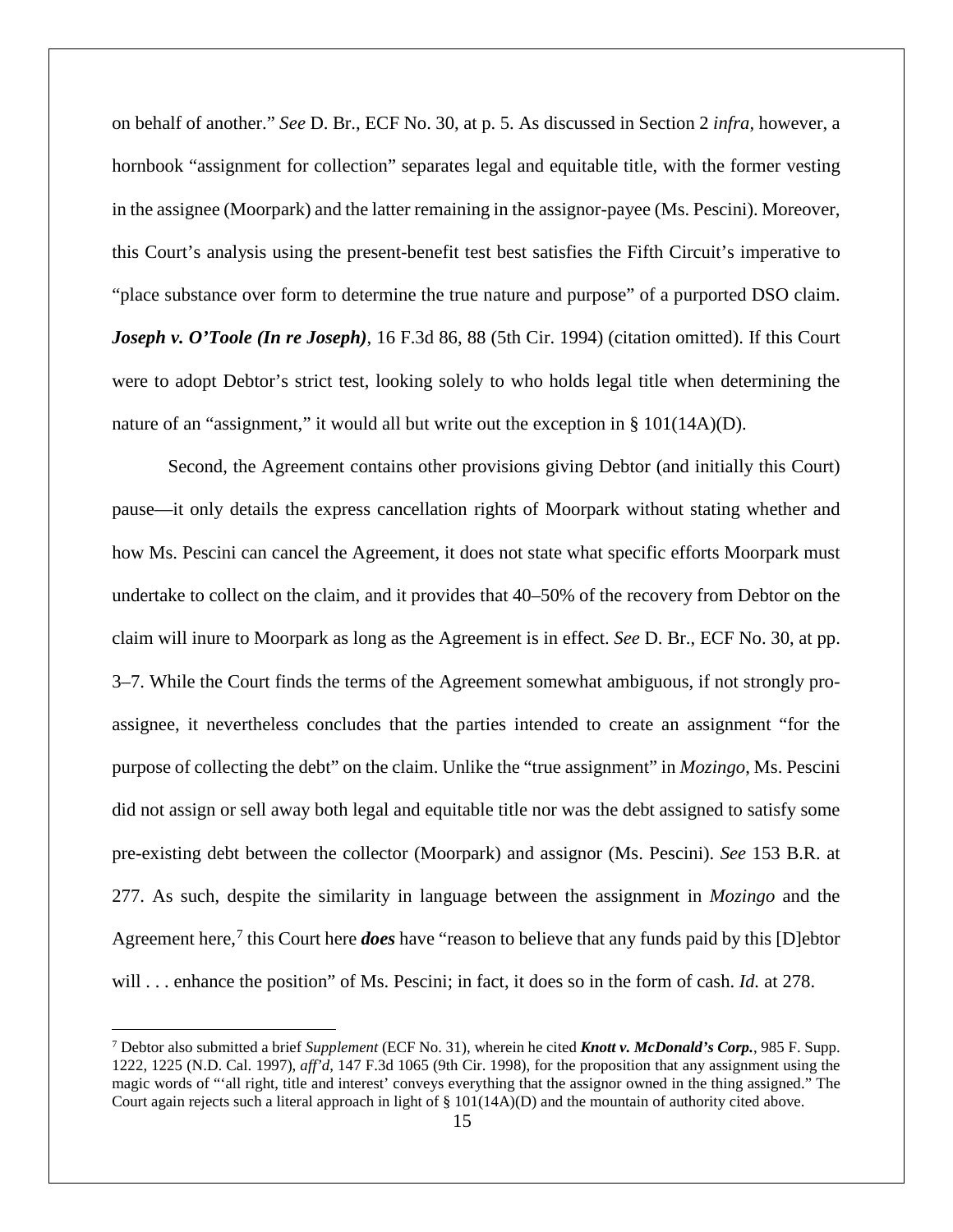*Reichurdt* is likewise distinguishable. There, the assignor irrevocably assigned a 50% interest in the judgment itself, *not* in the net recovery on the judgment. *See* 27 B.R. at 752–53. There, regardless of what the assignee did or failed to do, the assignee was entitled to the cash value of 50% of the total judgment if the agreement was ever terminated. *See id.* The parties, thus, permanently deprived the assignor-spouse of any present benefit in that 50% interest, which evinced intent to make a "true assignment" of the claim. *See id.* Here, by contrast, Ms. Pescini could possibly receive a present benefit in the entire amount of the claim. If Moorpark actively terminates the Agreement or allows the Agreement or judgments to expire, the terms of the Agreement specify that legal title re-vests in Ms. Pescini. *See* Claim No. 3-1, Part 2, p. 2. In addition, although the Agreement does not expressly provide that Ms. Pescini can terminate the Agreement, Moorpark judicially admitted in its *Response* that Ms. Pescini "retained the right to terminate at any time." *See* ECF No. 16, p. 2. If either party were to terminate in the future, and Debtor were to make payments on the claim thereafter, then Ms. Pescini would realize 100% of the benefit from such payments. Therefore, unlike the collector in *Reichurdt*, Moorpark reserves nothing under the Agreement should termination occur. *Compare id.*, *with* 27 B.R. at 752–53.

Third, Debtor cites two post-BAPCPA cases as support for the proposition that  $\S 101(14A)$ excludes "most obligations assigned other than to governmental units." *Loe, Warren, Rosenfield, Katcher, Hibbs, & Windsor, P.C. v. Brooks (In re Brooks)*, 371 B.R. 761, 768 (Bankr. N.D. Tex. 2007) (Lynn, J.); *Liberty Acquisitions, LLC v. Cordova (In re Cordova)*, 439 B.R. 756, 760 (Bankr. D. Colo 2010). Although Debtor is partially correct—the DSO definition does exclude *most* assignments to nongovernmental units—the two cases do not actually support his argument against DSO status here. First, in *Brooks*, Judge Lynn used the word "most" when discussing assignments prohibited by  $\S 101(14A)(D)$ , recognizing that the general anti-assignment rule gives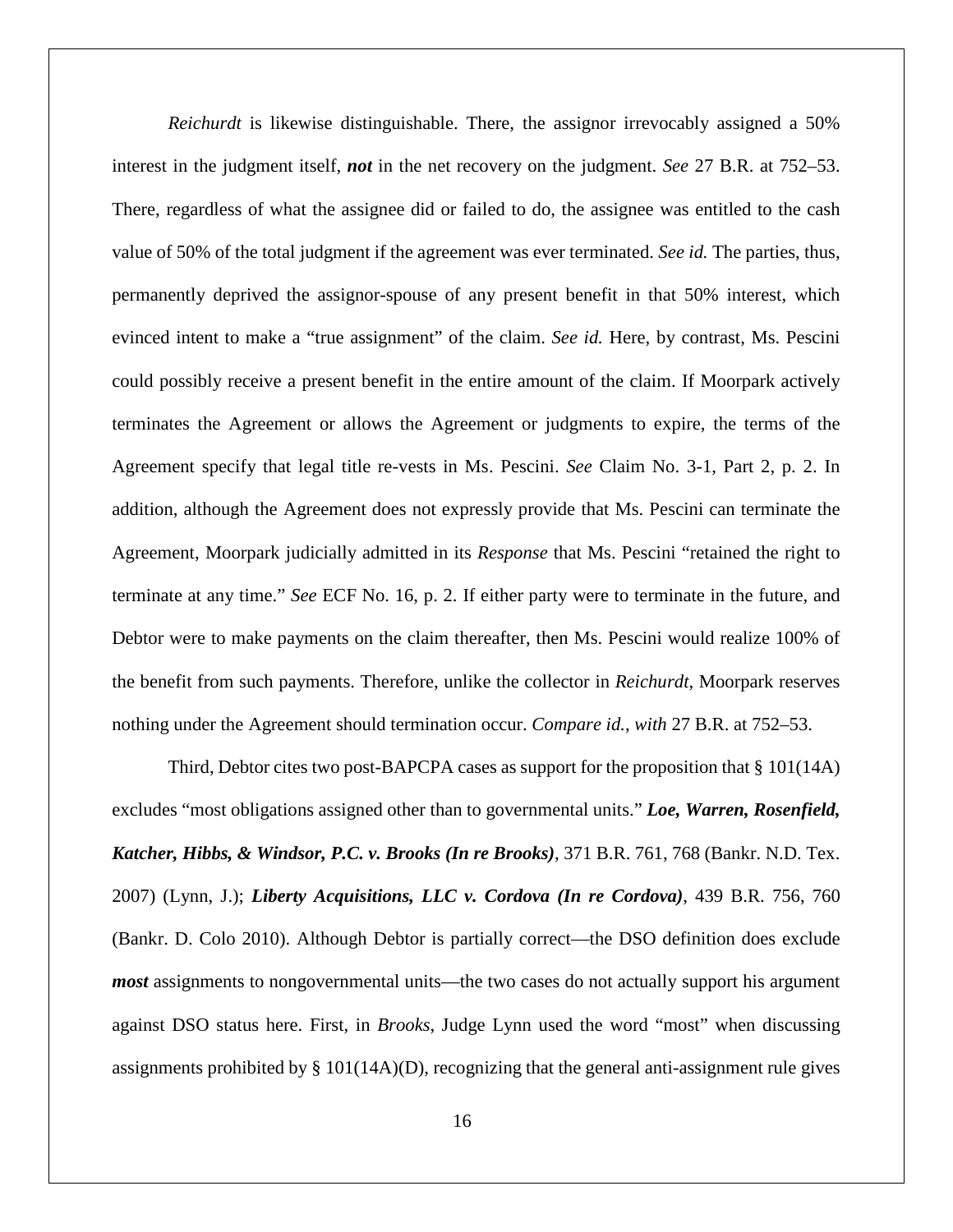way to a specific exception for those assigned "for the purpose of collecting." *See* 371 B.R. at 768.

Second, *Brooks* and *Cordova* are both factually inapposite to the present case. In *Brooks*, the third-party law firm asserting a DSO intervened during the divorce proceeding and obtained two separate awards—one against its client (non-debtor-spouse), one against the adverse party (debtor-spouse). *See* 371 B.R. at 762. The debtor-spouse was not, in any way, liable for the award against the non-debtor-spouse and vice versa. *See id.* Therefore, the court denied DSO status to the law firm's claim. *See id.* at 765. In many ways, however, the result in *Brooks* actually comports with the result in this case. One, the separate award against the debtor-spouse was not a DSO because it had never been, nor would it ever become, "owed to or recoverable by" the non-debtorspouse, who had no liability on that award. *See id.* Two, the separate award against the non-debtorspouse could not be a DSO because, even if interpreted as "assigned," the non-debtor-spouse would receive *no present benefit* from payment on it by the debtor-spouse. *See id.* In other words, the award against the non-debtor-spouse was not "for the purpose of collecting" a debt owed to the non-debtor spouse—there was never any debt for the non-debtor-spouse to assign. *See id.* Thus both the non-debtor-spouse and debtor-spouse awards fell outside the literal definition of DSO in § 101(14A) and the assignment-for-collection exception in § 101(14A)(D), respectively. By contrast, the entire award here was and still is "owed to" and "recoverable by" Ms. Pescini.

*Cordova* also involves unique facts and is inapposite here. *See* 439 B.R. at 760. The court denied DSO status to a claim originally owed to a "child and family investigator" ("CFI") appointed by the state court during the dissolution of marriage. *Id.* at 757. The CFI incurred fees during dissolution proceedings, which initially gave rise to a DSO claim by the CFI. *Id.* But the CFI subsequently assigned that claim to a third-party collector, who filed a proof of claim in the debtor's case. *See id.* Section 101(14A)(D), however, only carves out assignments for collection